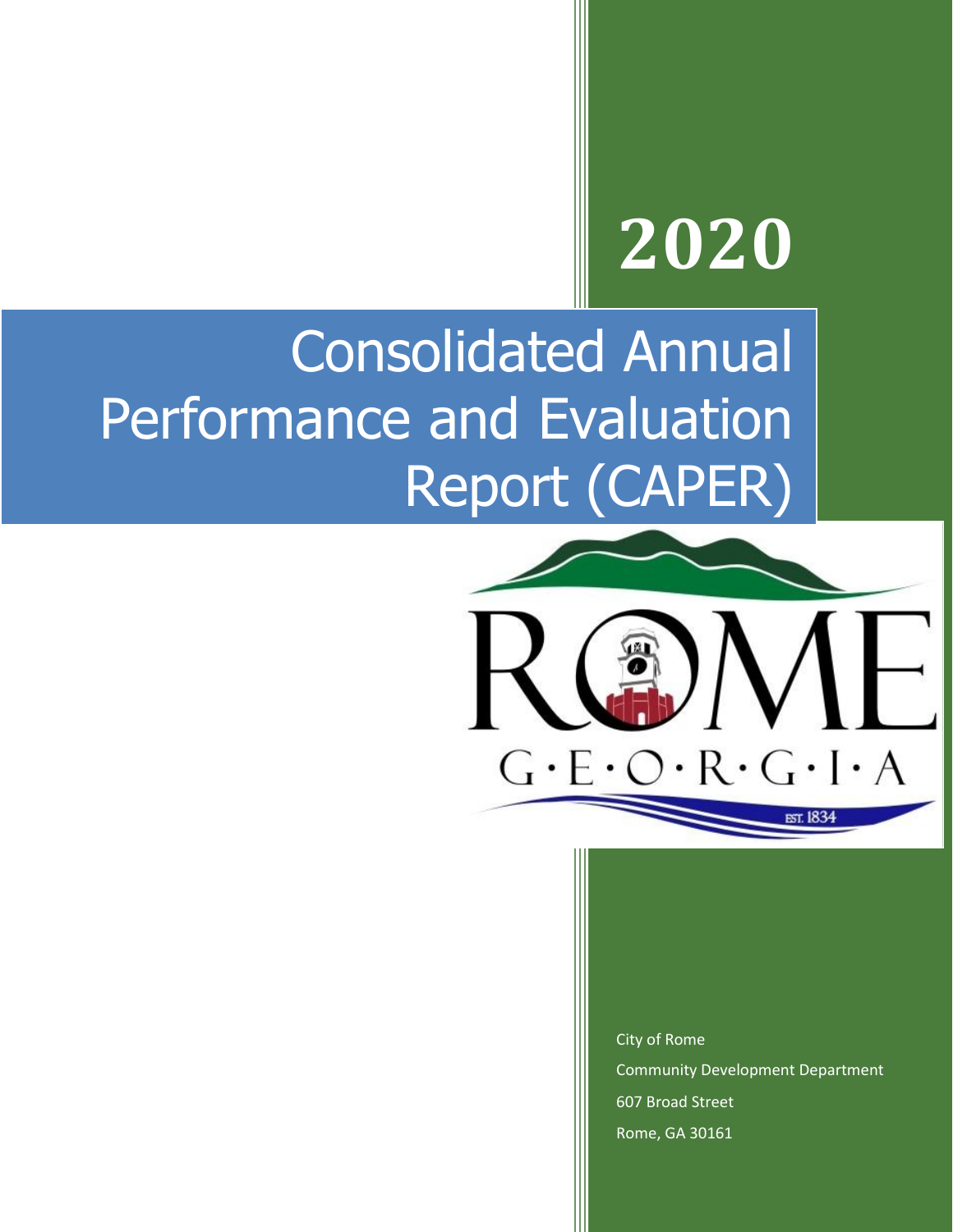# **CR-05 - Goals and Outcomes**

#### **Progress the jurisdiction has made in carrying out its strategic plan and its action plan. 91.520(a)**

This could be an overview that includes major initiatives and highlights that were proposed and executed throughout the program year.

The Consolidated Annual Perfomance and Evaluation Report (CAPER) is an annual report for the City of Rome's Community Development Block Grant Program (CDBG). The report describes the year-end status of all activities, including (on occaision) some non-CDBG activities as proposed in previous years Action Plans. The report covers the activities that were underway between January 1, 2020 and December 31, 2020. Some of these activities may have been tied to previous grant years and previous Consolidated Plans.

The City of Rome's Community Development Block Grant (CDBG) total allocation for 2020 was \$952,076. This includes \$438,554 in regular CDBG funding and \$513,523 in special CDBG-CV (Cares Act) funding. At the end of the previous program year (2019) there was a balance in the amount of \$661,793.44 in unexpended CDBG funds.

During the program year, a total of \$417,046.95 was expended: \$155,000 was spent on economic development (small business assistance program), \$60,993.09 was spent on housing activities (housing rehabilitation, housing rehabilitation administration/project delivery); \$118,571.60 was spent on sidewalk replacement improvements and \$82,482.26 was spent on planning and general administration.

2020 was a difficult year for the City of Rome due to the global pandemic, stay at home orders, staff working remotely, etc. This created a challenge in completing planned projects.

**Comparison of the proposed versus actual outcomes for each outcome measure submitted with the consolidated plan and explain, if applicable, why progress was not made toward meeting goals and objectives. 91.520(g)** Categories, priority levels, funding sources and amounts, outcomes/objectives, goal outcome indicators, units of measure, targets, actual outcomes/outputs, and percentage completed for each of the grantee's program year goals.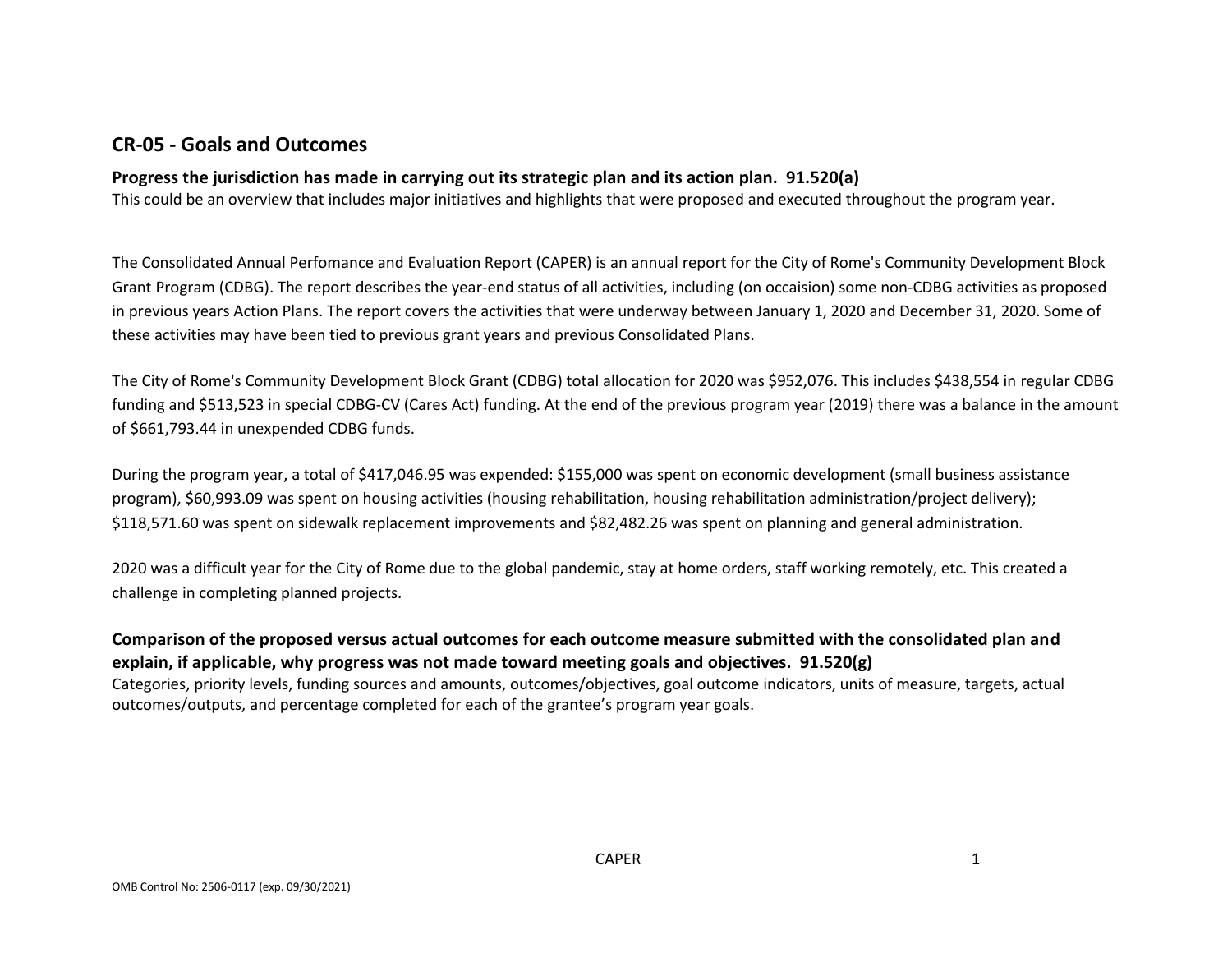| Goal                                           | Category                                                                                  | Source /<br>Amount            | Indicator                                                                                                         | Unit of<br><b>Measure</b>     | <b>Expected</b><br>$\overline{\phantom{0}}$<br><b>Strategic</b><br>Plan | Actual-<br><b>Strategic</b><br>Plan | Percent<br>Complete | <b>Expected</b><br>Program<br>Year | Actual-<br>Program<br>Year | Percent<br>Complete |
|------------------------------------------------|-------------------------------------------------------------------------------------------|-------------------------------|-------------------------------------------------------------------------------------------------------------------|-------------------------------|-------------------------------------------------------------------------|-------------------------------------|---------------------|------------------------------------|----------------------------|---------------------|
| Economic<br>Development<br><b>Activities</b>   | Non-Housing<br>Community<br>Development                                                   | CDBG-<br>CV: \$               | Jobs created/retained                                                                                             | Jobs                          | 55                                                                      | 62                                  | 112.73%             |                                    |                            |                     |
| Economic<br>Development<br>Activities          | Non-Housing<br>Community<br>Development                                                   | CDBG-<br>CV: \$               | <b>Businesses assisted</b>                                                                                        | <b>Businesses</b><br>Assisted | $\overline{2}$                                                          | 6                                   | 300.00%             |                                    |                            |                     |
| <b>Grant Planning</b><br>and<br>Administration | Affordable<br>Housing<br>Non-Housing<br>Community<br>Development<br>CV-Public<br>Services | CDBG: \$<br>/ CDBG-<br>CV: \$ | Other                                                                                                             | Other                         | $\overline{2}$                                                          | $\overline{2}$                      | 100.00%             | 3                                  | 3                          | 100.00%             |
| Housing<br>Rehabilitation                      | Affordable<br>Housing                                                                     | CDBG: \$                      | <b>Homeowner Housing</b><br>Rehabilitated                                                                         | Household<br>Housing<br>Unit  | 35                                                                      | 10                                  | 28.57%              | $\overline{7}$                     | $\overline{2}$             | 28.57%              |
| Public<br>Infrastructure<br>Improvements       | Non-Housing<br>Community<br>Development                                                   | CDBG: \$                      | Public Facility or<br>Infrastructure<br>Activities other than<br>Low/Moderate<br><b>Income Housing</b><br>Benefit | Persons<br>Assisted           | 3465                                                                    | 3465                                | 100.00%             | 2000                               | 2000                       | 100.00%             |
| Unsafe<br>Structures<br>Demolition<br>Program  | Slum and<br>blight removal                                                                | CDBG: \$                      | <b>Buildings Demolished</b>                                                                                       | <b>Buildings</b>              | 7                                                                       | 5                                   | 71.43%              |                                    |                            |                     |

**Table 1 - Accomplishments – Program Year & Strategic Plan to Date**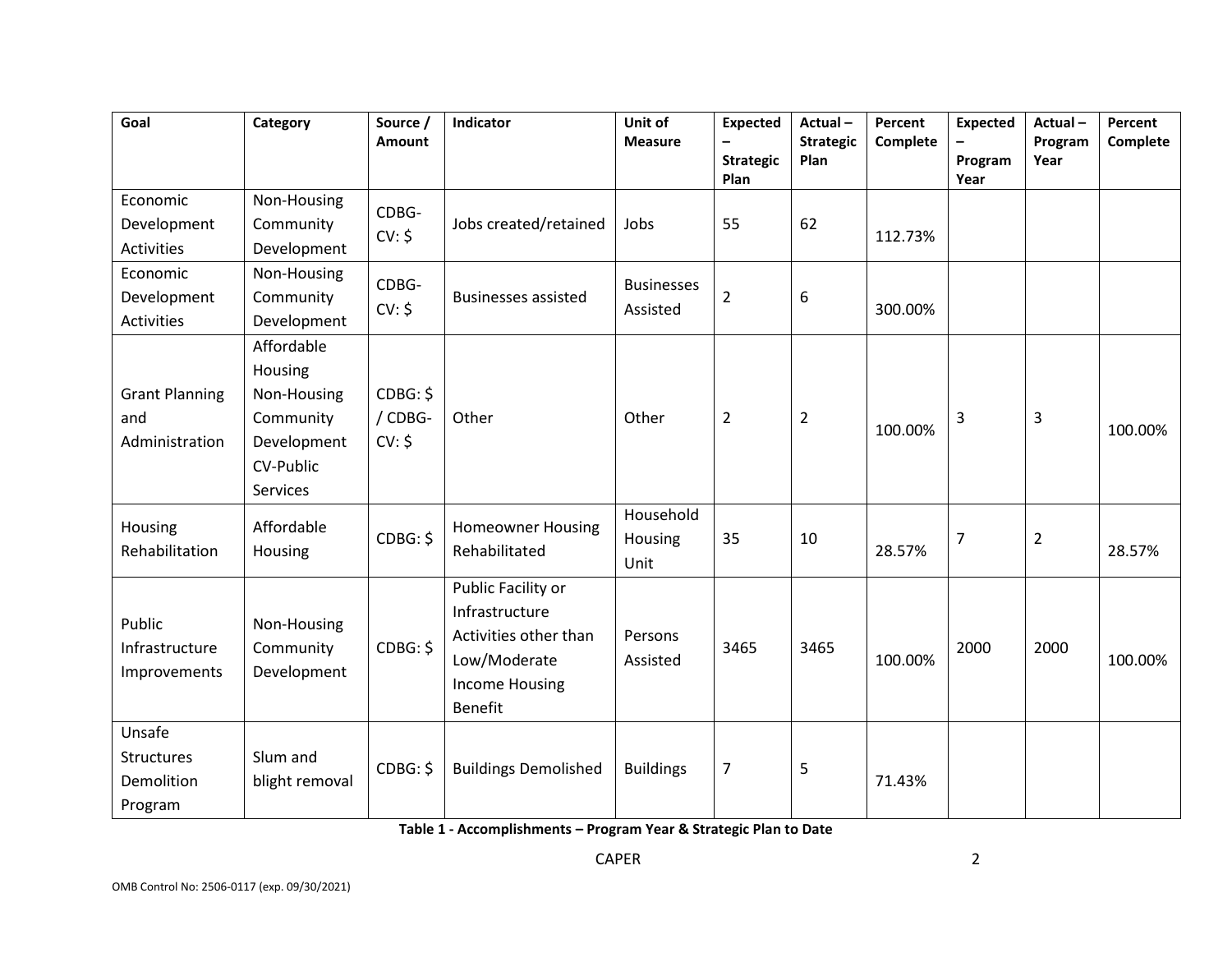# **Assess how the jurisdiction's use of funds, particularly CDBG, addresses the priorities and specific objectives identified in the plan, giving special attention to the highest priority activities identified.**

2020 was the second year of the City of Rome's most current Consolidated Plan which covers the years of 2019-2023. City staff worked towards the goals established for the program year. There were accomplishments made during 2020- mostly with prior year program funds (2018 and 2019), and with the CDBG-CV special Cares Act funds. The program year 2020 funds were not approved until February 2021.

The priority needs identified in the 2019-2023 amended Consolidated Plan are: Public Improvements and Infrastructure; Housing Rehabilitation; Economic Development Activities (Small Business Assistance) and Public Services. These identified needs were addressed during program year 2020 in the following ways:

- Another phase of sidewalk improvements in low-income census tract 16 (East Rome) were completed in 2020. This includes sidewalk replacement on Maple Ave from E. 8th street to E. 12th street on the west side of the roadway. (Maple Ave Phase 2).
- The Housing Rehabilitation program assisted two low/mod income homeowners with much needed repairs to their homes. This program continues to be very popular with needs exceeding our funding abilities, due to the age of our local housing stock.
- Due to the COVID-19 Pandemic, a new Economic Development program was started in mid-2020 utilitzing the special CDBG-CV funds for \$5,000 grants awarded to local small businesses that could demonstrate a financial impract directly or indirectly related to COVID and that would result in job creation or retention. 25 small businesses were assisted, 6 Micro-Enterprises were assisted and a total of 62 jobs were retained.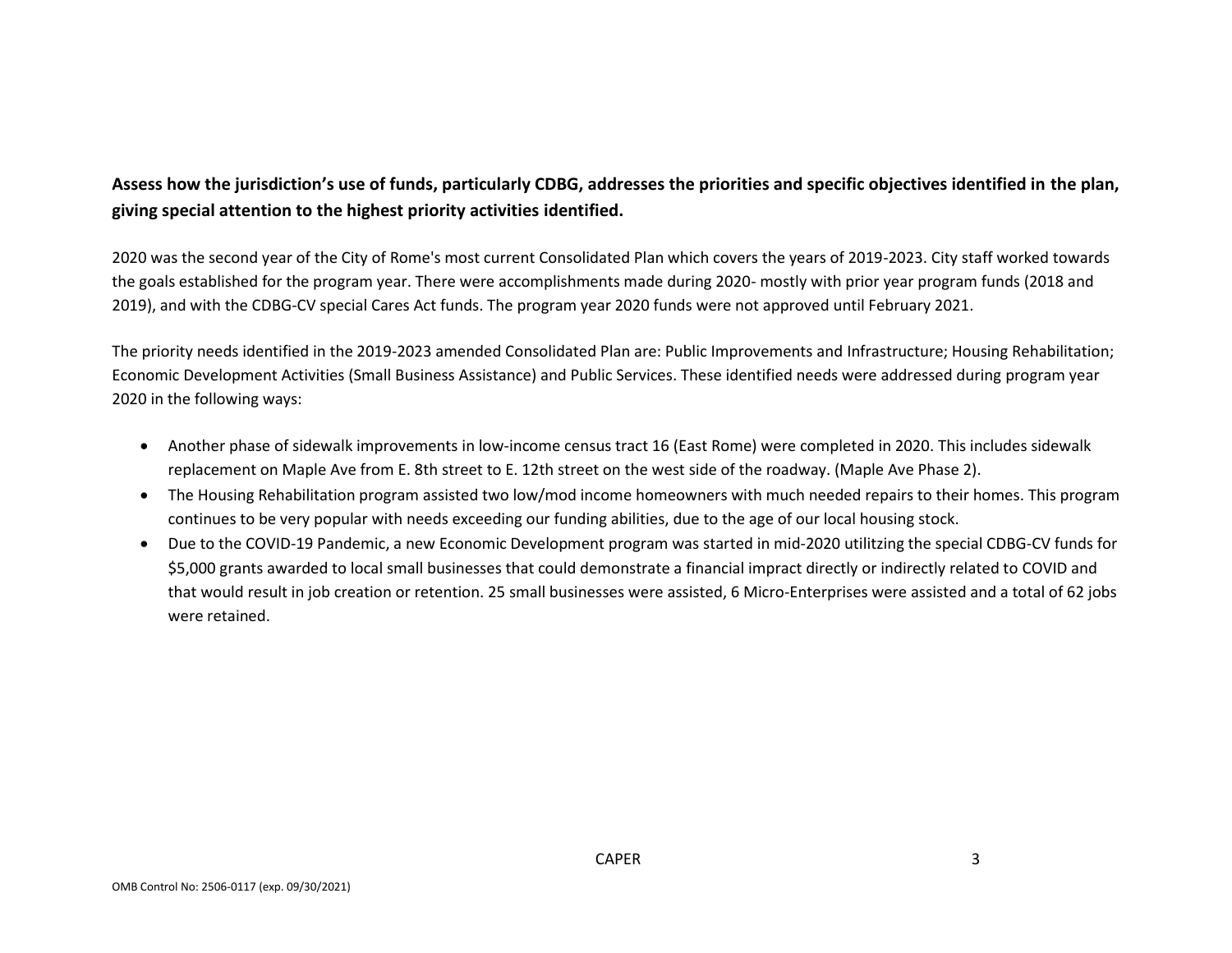# **CR-10 - Racial and Ethnic composition of families assisted**

**Describe the families assisted (including the racial and ethnic status of families assisted). 91.520(a)** 

|                                           | <b>CDBG</b>    |
|-------------------------------------------|----------------|
| White                                     | 38             |
| <b>Black or African American</b>          | 5              |
| Asian                                     |                |
| American Indian or American Native        |                |
| Native Hawaiian or Other Pacific Islander | 3              |
| <b>Total</b>                              | 48             |
| Hispanic                                  | $\mathfrak{p}$ |
| Not Hispanic                              | 46             |

**Table 2 – Table of assistance to racial and ethnic populations by source of funds**

#### **Narrative**

The table above lists the numbers of beneficiaries by race and ethnicity assisted directly with CDBG funds in the housing rehabilitation program for PY 2020. These numbers are from the CDBG Summary of Accomplishments Report which is attached with all PR reports under the attachment section.

The demographic information for the City of Rome and the targeted low income areas is listed below (per 2013-2017 ACS):

Rome population: 36,029

Race: 62.5% White; 27.2% African American; 10.3% Other

Below poverty level is: 24.5%

The City of Rome concentrated its CDBG funding on an area basis through sidewalk improvements in the low income census tract 16. The housing rehabilitation program provided a direct benefit to households that met the low/moderate income criteria within the corporate limits of Rome. The Small Business Emergency Assistance Grant program assisted small bussinesses in the City limits of Rome that met certain criteria and either retained or created one full time equivalent job for those employees at or below 80% AMI.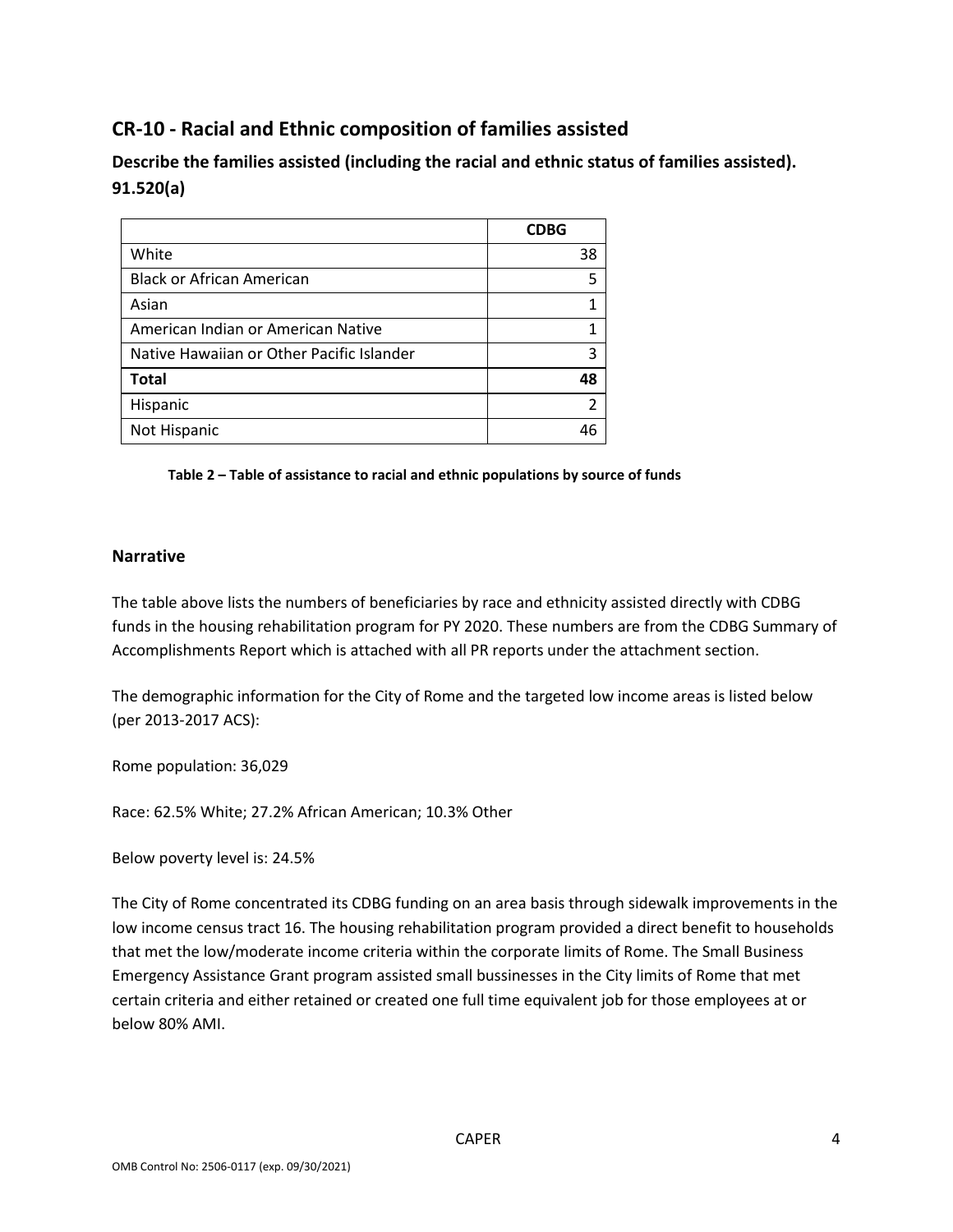# **CR-15 - Resources and Investments 91.520(a)**

| <b>Source of Funds</b> | <b>Source</b>    | <b>Resources Made</b><br>Available | <b>Amount Expended</b><br><b>During Program Year</b> |
|------------------------|------------------|------------------------------------|------------------------------------------------------|
| <b>CDBG</b>            | public - federal | 952,076                            | 417,047                                              |

#### **Identify the resources made available**

**Table 3 - Resources Made Available**

#### **Narrative**

During PY2020 the City of Rome had \$952,076 available in CDBG and CDBG-CV funds (special allocation). This includes \$438,554 in regular CDBG funding and \$513,523 in special CDBG-CV (Cares Act) funding. The table above illustrates the amount of funding made available during PY2020 but does not account for ongoing projects/activities with unspent prior year funds. The total amount available in prior years funds total \$661,793.44 (as noted on line 1 of PR-26 CDBG Financial Summary Report) and the total funds expended in PY2020 were \$417,046.95 (line 15 of PR 26). The PR26 report is included as an attachment with other HUD IDIS reports.

#### **Identify the geographic distribution and location of investments**

| <b>Target Area</b>       | Planned           | Actual            | <b>Narrative Description</b>        |
|--------------------------|-------------------|-------------------|-------------------------------------|
|                          | Percentage of     | Percentage of     |                                     |
|                          | <b>Allocation</b> | <b>Allocation</b> |                                     |
| 51% and greater          |                   |                   |                                     |
| <b>LMI Census Tracts</b> | 54                | 28                | Sidewalk improvements               |
|                          |                   |                   | Direct Benefit Activities (Economic |
|                          |                   |                   | Development and Housing             |
| City-wide Effort         | 28                | 52                | Rehabilitation)                     |

**Table 4 – Identify the geographic distribution and location of investments**

#### **Narrative**

The public facility project (sidewalk improvements) occured within the low-income census tract 16 of Rome. The georgraphic allocation of the City's CDBG fund is guided by the determination that these funds can have the greatest impact when targeted to specific areas and leveraged with other local, state and federal investments. The CDBG LMI map is included in the attachements. As provided for at 24 CFR Part 5780.208(a)(1), the City may elect to use these target areas to meet National Objective requirements for selected projects that specifically meet the area benefit category of activities.

The Housing Rehabilitation Program assisted three low/mod homeowners in 2020. This program was impacted greatly by COVID-19 restrictions.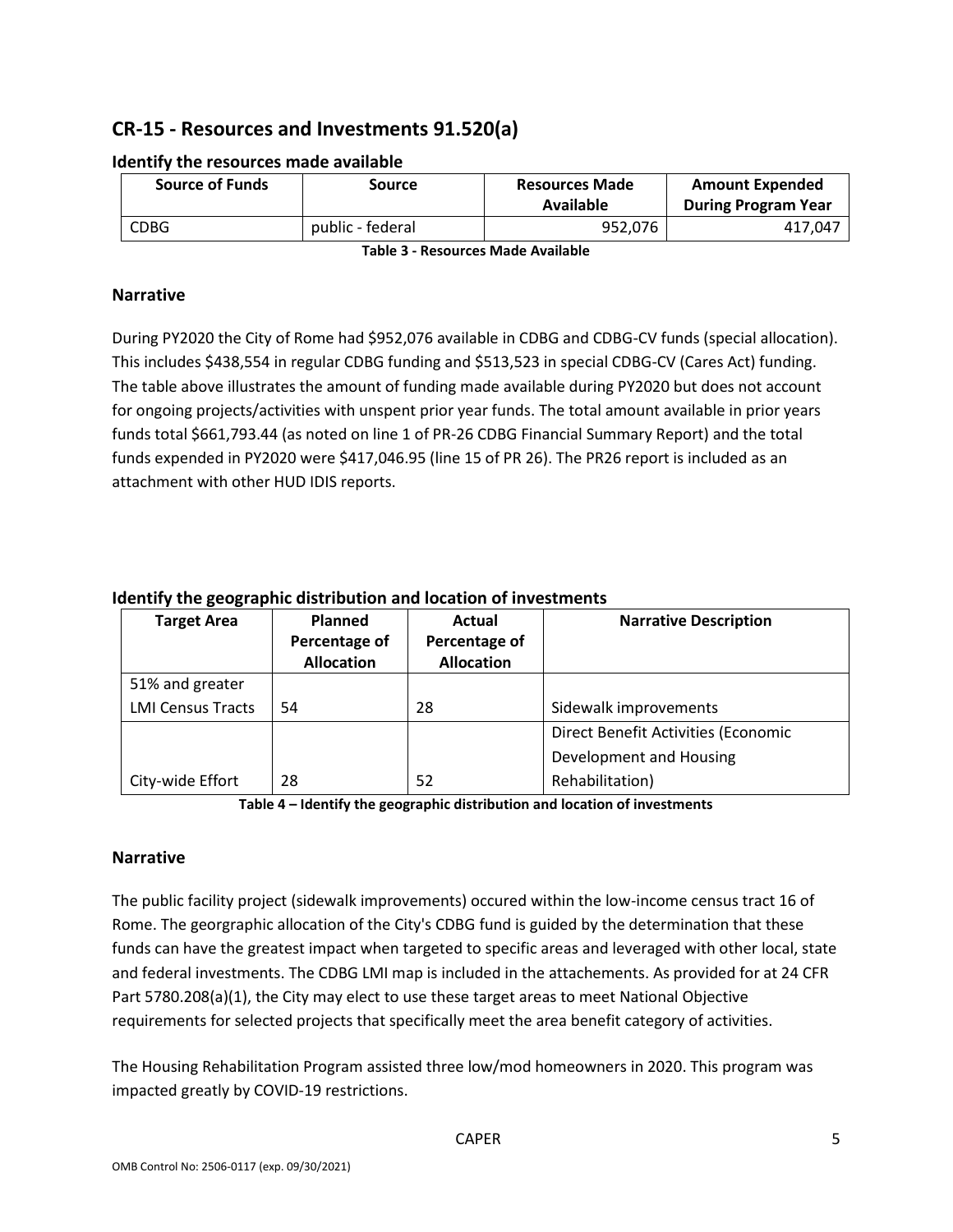A new Small Business Emergency Assistanct Grant program was established with a portion of the CDBG-CV funds. This program provided a \$5,000 grant to small businesses in Rome that could show a financial loss/impact due to the pandemic. During the PY2020 31 businesses were assisted with funding. These funds could be used for general operating or payroll expenses.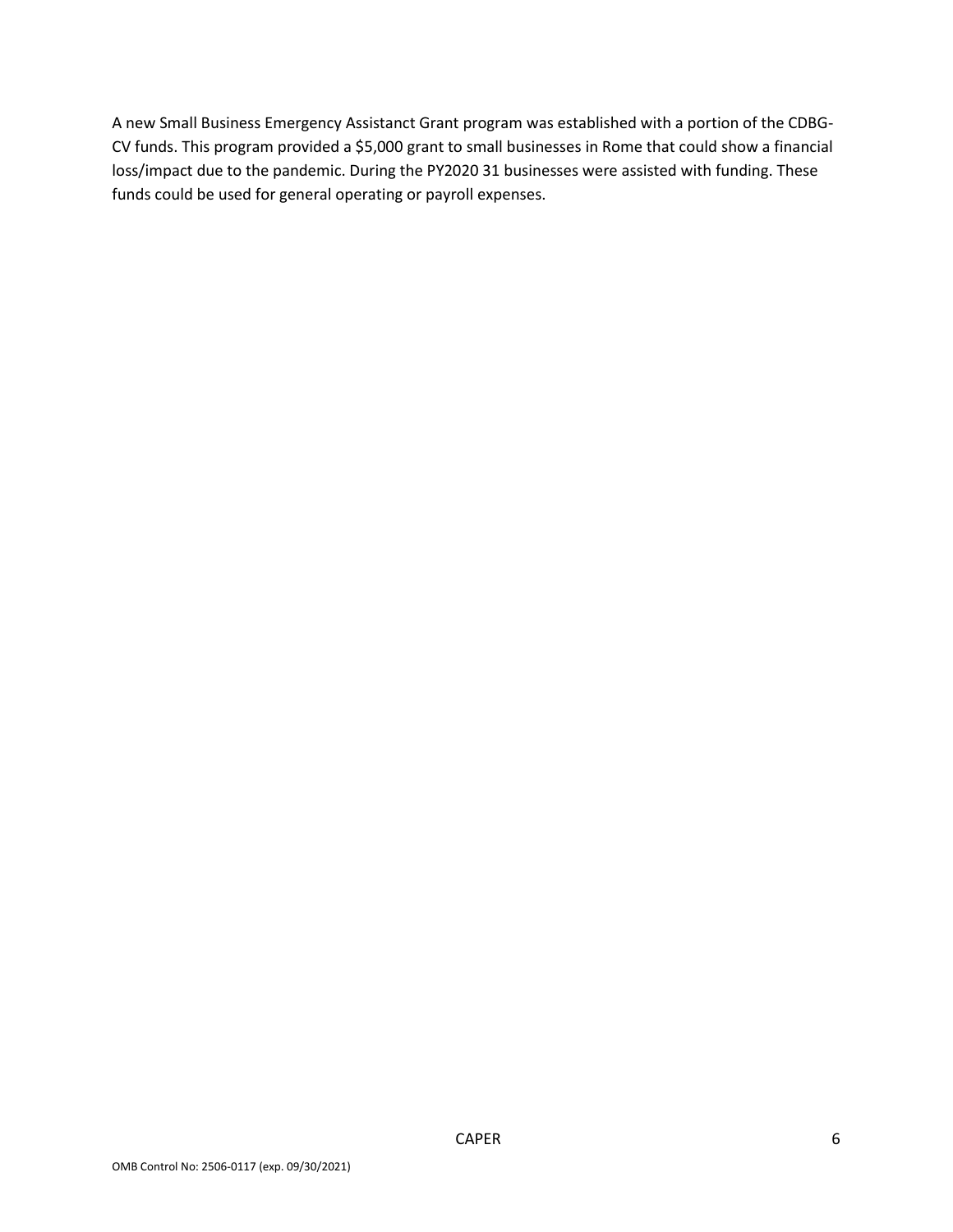#### **Leveraging**

**Explain how federal funds leveraged additional resources (private, state and local funds), including a description of how matching requirements were satisfied, as well as how any publicly owned land or property located within the jurisdiction that were used to address the needs identified in the plan.**

During PY2020, the City of Rome indirectly leverage approximately \$129,000 in general funds towards the goals of the CDBG program. These funds mainly consisted of general administration funds for the Community Development Department beyond the 20% allowed in the grant. There were many in-kind staff hours worked to further these projects in various other City departments such as the Engineering Department, Building Inspection Department, Planning, GIS, Finance, Purchasing and Street Department.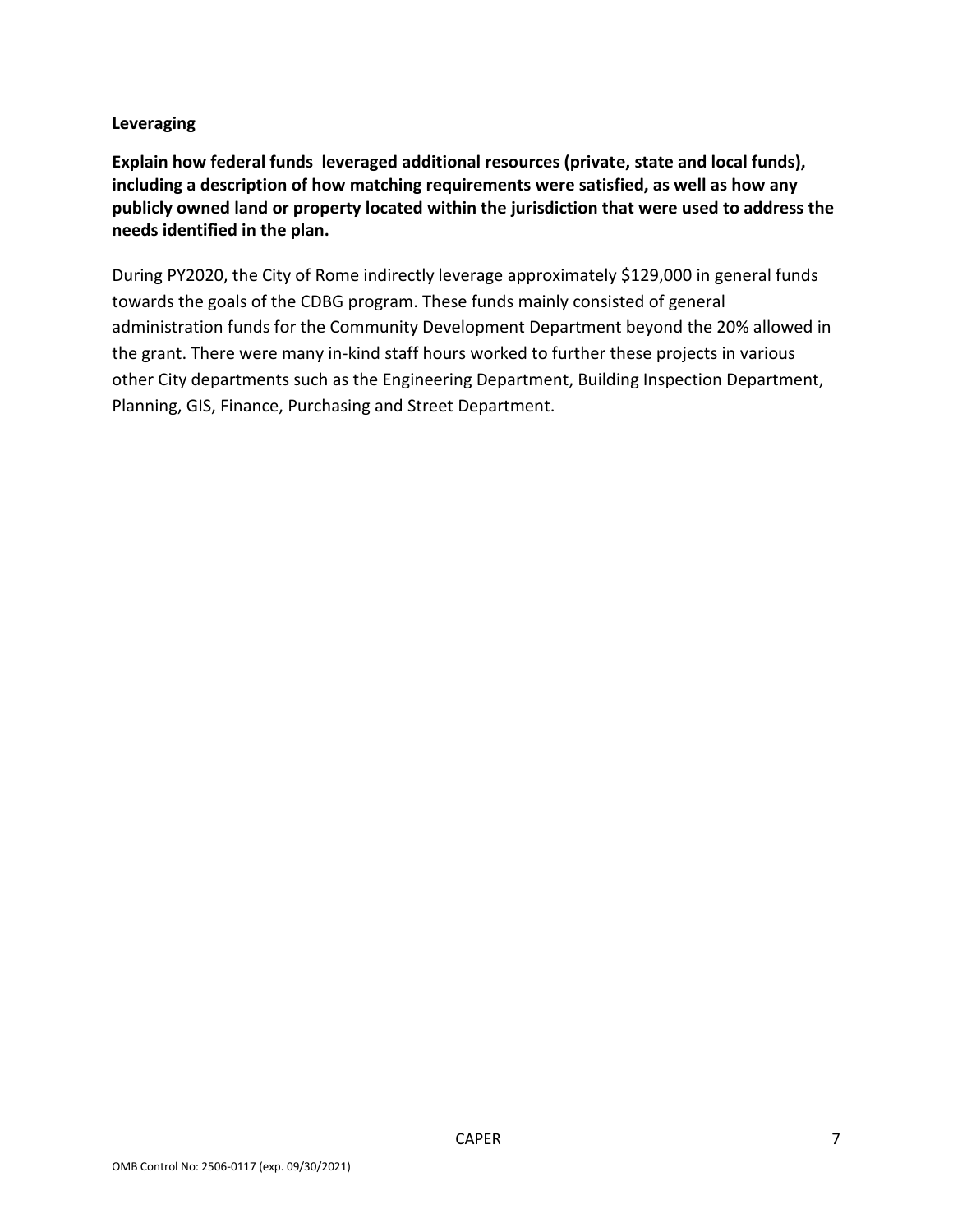# **CR-20 - Affordable Housing 91.520(b)**

**Evaluation of the jurisdiction's progress in providing affordable housing, including the number and types of families served, the number of extremely low-income, low-income, moderate-income, and middle-income persons served.**

|                                          | <b>One-Year Goal</b> | Actual |
|------------------------------------------|----------------------|--------|
| Number of Homeless households to be      |                      |        |
| provided affordable housing units        |                      |        |
| Number of Non-Homeless households to be  |                      |        |
| provided affordable housing units        |                      |        |
| Number of Special-Needs households to be |                      |        |
| provided affordable housing units        |                      |        |
| Total                                    |                      |        |

**Table 5 – Number of Households**

|                                        | <b>One-Year Goal</b> | Actual |
|----------------------------------------|----------------------|--------|
| Number of households supported through |                      |        |
| <b>Rental Assistance</b>               | 0                    |        |
| Number of households supported through |                      |        |
| The Production of New Units            | 0                    |        |
| Number of households supported through |                      |        |
| <b>Rehab of Existing Units</b>         | 7                    |        |
| Number of households supported through |                      |        |
| <b>Acquisition of Existing Units</b>   | 0                    |        |
| <b>Total</b>                           | 7                    |        |

**Table 6 – Number of Households Supported**

#### **Discuss the difference between goals and outcomes and problems encountered in meeting these goals.**

The City established a goal of assisting 7 homeowners through the expanded Housing Rehabilitation Program during 2020. The program assisted 2 homeowners and did not meet the goal identified. The program under went several challenges during 2020 due to the pandemic and safety measures implemented by the local and national government.

#### **Discuss how these outcomes will impact future annual action plans.**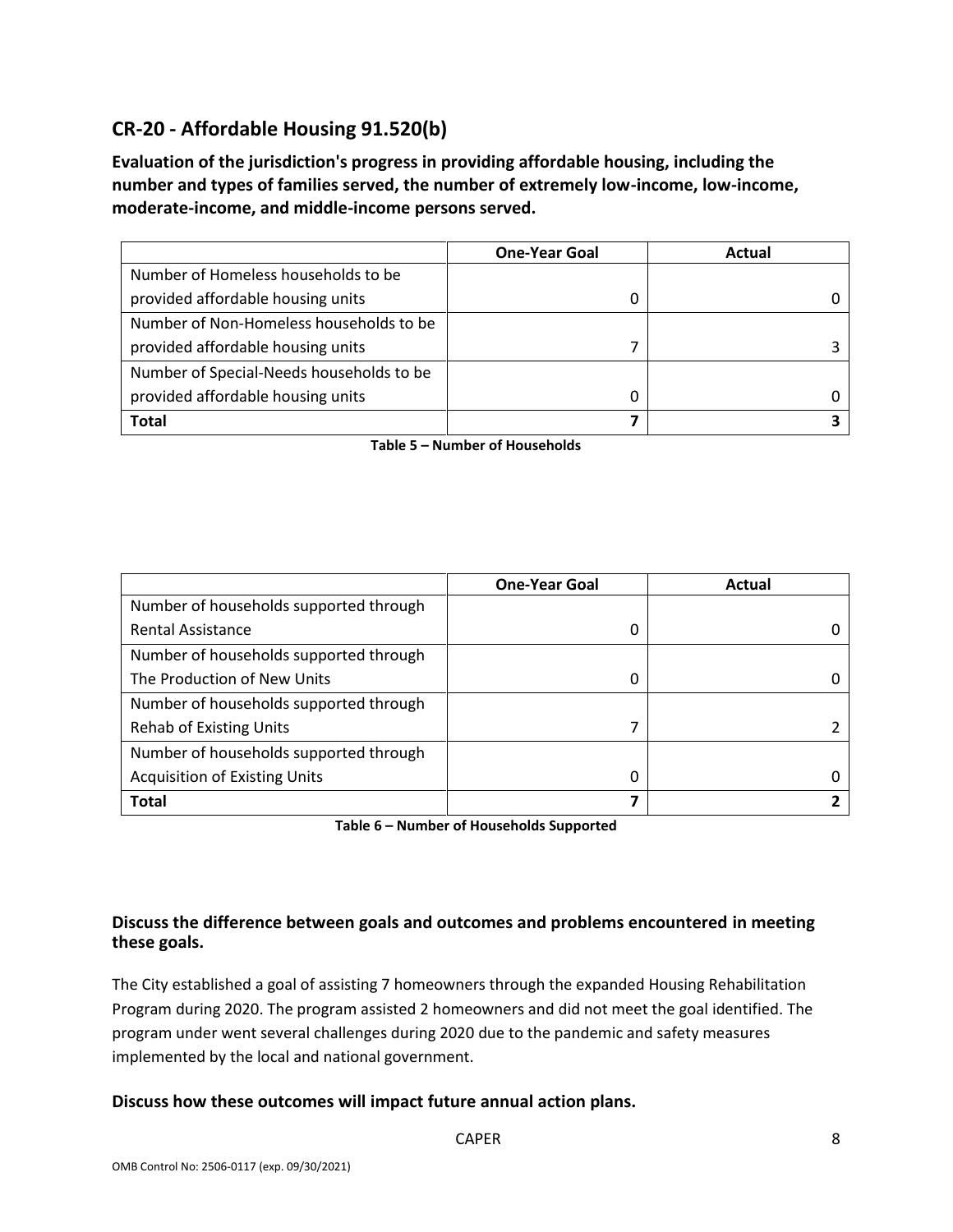It is anticipated that by mid-2021, as the COVID-19 restrictions ease in this area, our programs will be able to ramp back up to normal production.

#### **Include the number of extremely low-income, low-income, and moderate-income persons served by each activity where information on income by family size is required to determine the eligibility of the activity.**

| <b>Number of Households Served</b> | <b>CDBG Actual</b> | <b>HOME Actual</b> |
|------------------------------------|--------------------|--------------------|
| <b>Extremely Low-income</b>        |                    |                    |
| Low-income                         |                    |                    |
| Moderate-income                    |                    |                    |
| Total                              |                    |                    |

**Table 7 – Number of Households Served**

#### **Narrative Information**

The Housing Rehabilitation Program underwent a total overhaul in 2019 due to price increases in construction materials, the amount of work identified to be addressed at each home due to an aging housing stock and due to the lack of contractor interest for jobs at or below \$5,000. The program still has some issues with contractor interest and material pricing. A goal for CD staff in 2021 is to reach out and assist other contractors become more aware of the program opportunities the City of Rome offers through this program for residents. The COVID-19 pandemic impacted the number of homes that were assisted in 2020.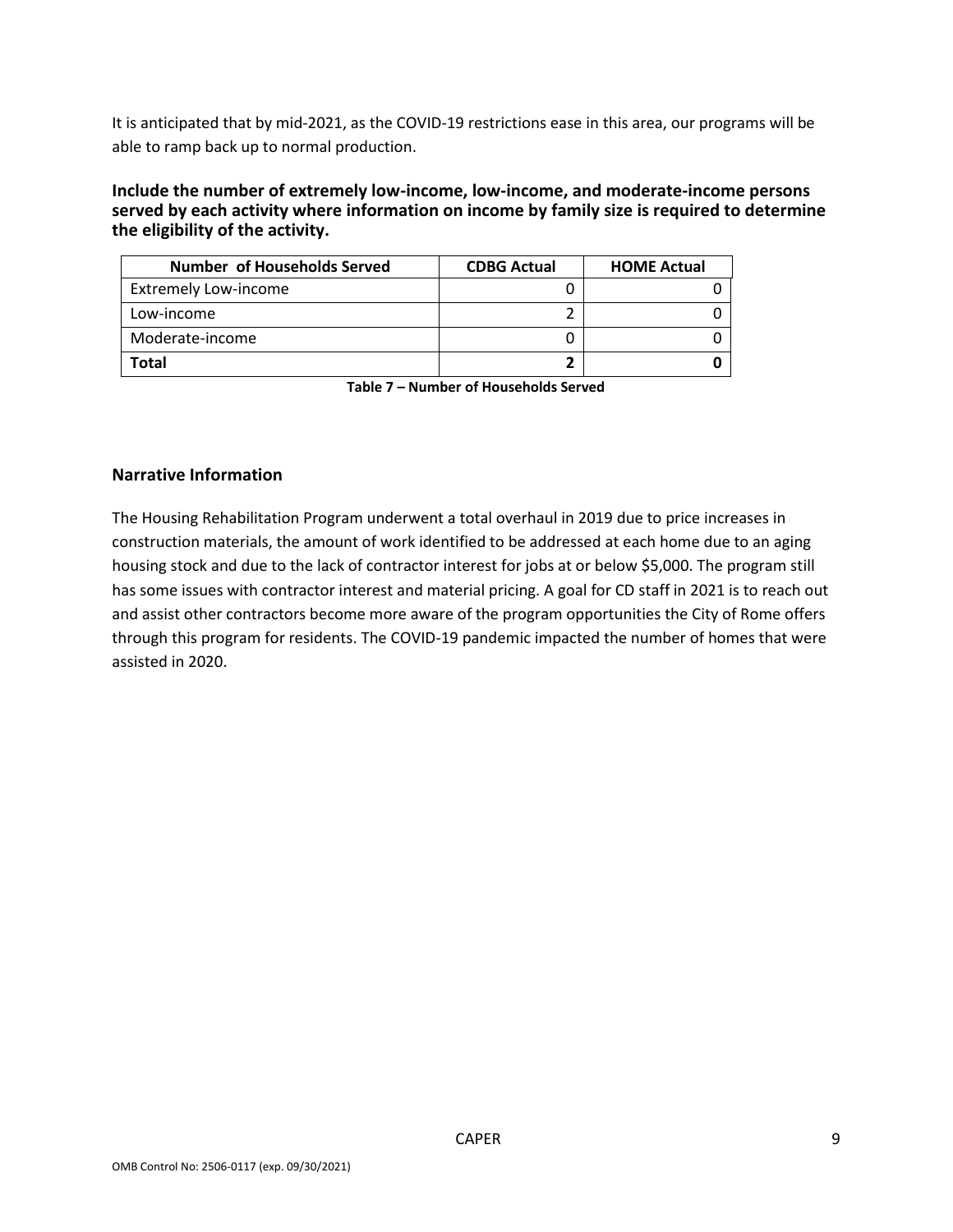# **CR-25 - Homeless and Other Special Needs 91.220(d, e); 91.320(d, e); 91.520(c)**

**Evaluate the jurisdiction's progress in meeting its specific objectives for reducing and ending homelessness through:**

# **Reaching out to homeless persons (especially unsheltered persons) and assessing their individual needs**

The City of Rome does not receive homeless funds directly from HUD. However, a number of local service agencies (Salvation Army, Rome Action Ministries, Highland Rivers) and others receive funds from the Georgia Continuum of Care through the Department of Community Affairs and provide programs to assist those that are homeless or at risk. Additionally, local agencies receive support from the Rome/Floyd United Way annual campaign. One local agency, the Open Door Home for Children, also receives support from the Rome and Floyd County Governments. Many local churches also provide support in various ways such as funds, food, clothing, etc.

There are also two privately operated homeless sheltes in Rome; the William S. Davies Shelter, which provides a tremendous outreach and needed programs to homeless men and the Ruth and Naomi shelter for women and children.

#### **Addressing the emergency shelter and transitional housing needs of homeless persons**

All homeless shelters in Rome (Salvation Army, Ruth and Naomi and William S. Davies) relax their rules during times of extreme weather and operate in an emergency shelter mode to assist those at greater need and risk. The City of Rome did not dedicate any CDBG funds to homeless services or activities in 2020.

**Helping low-income individuals and families avoid becoming homeless, especially extremely low-income individuals and families and those who are: likely to become homeless after being discharged from publicly funded institutions and systems of care (such as health care facilities, mental health facilities, foster care and other youth facilities, and corrections programs and institutions); and, receiving assistance from public or private agencies that address housing, health, social services, employment, education, or youth needs**

The City of Rome partnered with Floyd County and United Way to establish a new homeless effort moving forward in 2020. This Interagency Council to end Homelessness and Poverty combines the efforts and many local non-profit groups and funding sources in an effort to determine gaps and needs within the system. This is a new combined effort that began in 2019 and continues on into 2021 and beyond.

#### **Helping homeless persons (especially chronically homeless individuals and families, families**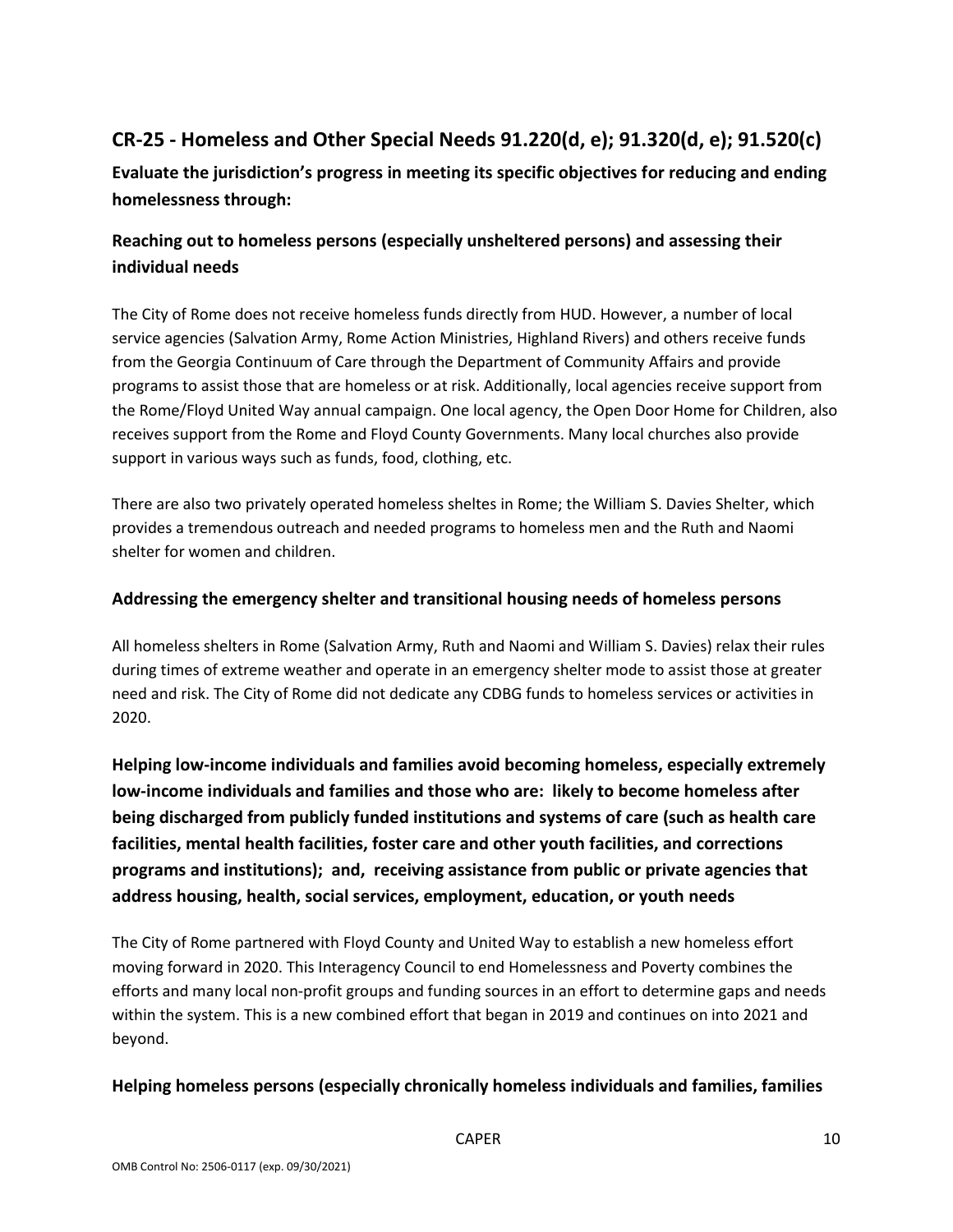**with children, veterans and their families, and unaccompanied youth) make the transition to permanent housing and independent living, including shortening the period of time that individuals and families experience homelessness, facilitating access for homeless individuals and families to affordable housing units, and preventing individuals and families who were recently homeless from becoming homeless again**

The Interagency Council to end Homeleseeness and Poverty will continue working together to establish new goals, identifiy new funding sources and identify needs un-met to continue to assist those with the most needs.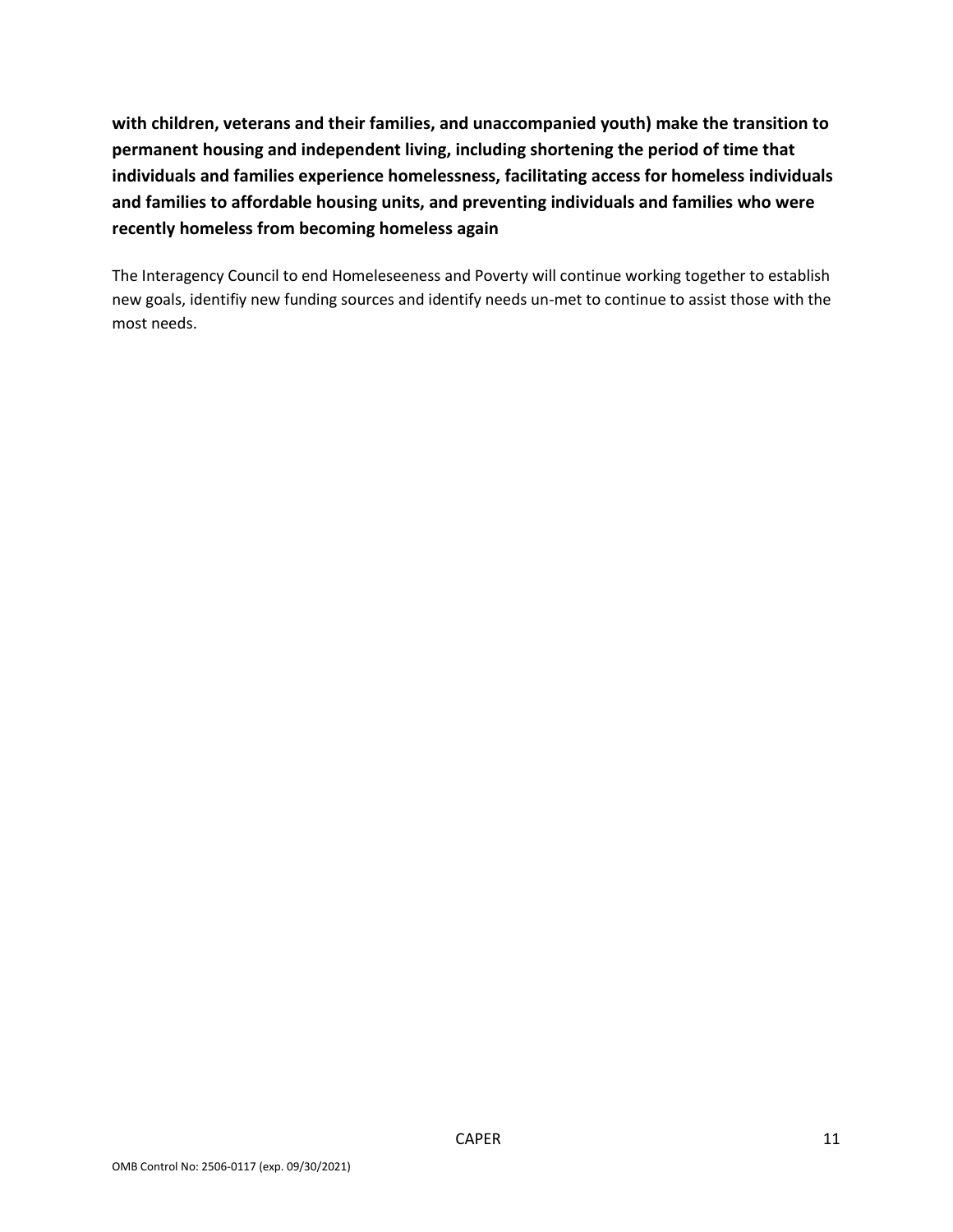# **CR-30 - Public Housing 91.220(h); 91.320(j)**

#### **Actions taken to address the needs of public housing**

The City of Rome has not taken any direct actions to address the needs of public housing. Rome has an outstanding public housing authority, the Northwest Georgia Housing Authority (NWGHA), which manages all the public housing in the city limits of Rome. Rome supports the efforts of the housing authority and is always looking for innovative ways to partner together in neighborhood sustainability and redevelopment

# **Actions taken to encourage public housing residents to become more involved in management and participate in homeownership**

Following is a list of the on-going programs that NWGHA offers to its residents which encourage involvement in the housing authority and offers options to improve their own personal lives.

ONGOING MONTHLY WORKSHOPS**-**hosts monthly workshops at each property for the residents. Topics have included budgeting, parenting, home ownership, and other health related issues.

ADULT LITERACY PROGRAM**-** Adult Education Program offers GED preparation and adult literacy to anyone in Floyd County for free.

ROSS FAMILY CHILDCARE ASSISTANCE PROGRAM**-**provides residents the opportunity to become selfsufficient and improve his/her quality of life, while ensuring their children are cared for at a quality learning facility at little or no cost to them.

RESIDENT RETENTION**-** case managers work with residents who may be having issues with housekeeping, utility payments, neighbor disputes, problems with boarders & lodgers, minor lease violation, and community service issues.

OUR STORE**-**a small convenience store, operated by the nonprofit NWGHA Resident Council & Resident Advisory Board. It carries cooking and baking essentials, snack items, soft drinks, and basic cleaning products. Our Store employs NWGHA residents.

ROSS NEIGHBORHOOD NETWORKS PROGRAM**-** The Neighborhood Networks Centers are located at Willingham Village Community Center. The computer lab centers provide residents with access to technology, skills, and the supportive services needed for obtaining their educational and selfsufficiency goals.

APPALACHIAN HOUSING COUNSELING AGENCY**-** AHCA offers Pre-purchase/Credit counseling, Postpurchase counseling, Home buyer education, Mortgage default & foreclosure prevention, Budget/money management, Rental/affordable housing counseling, and Fair housing workshops to the residents of NWGHA.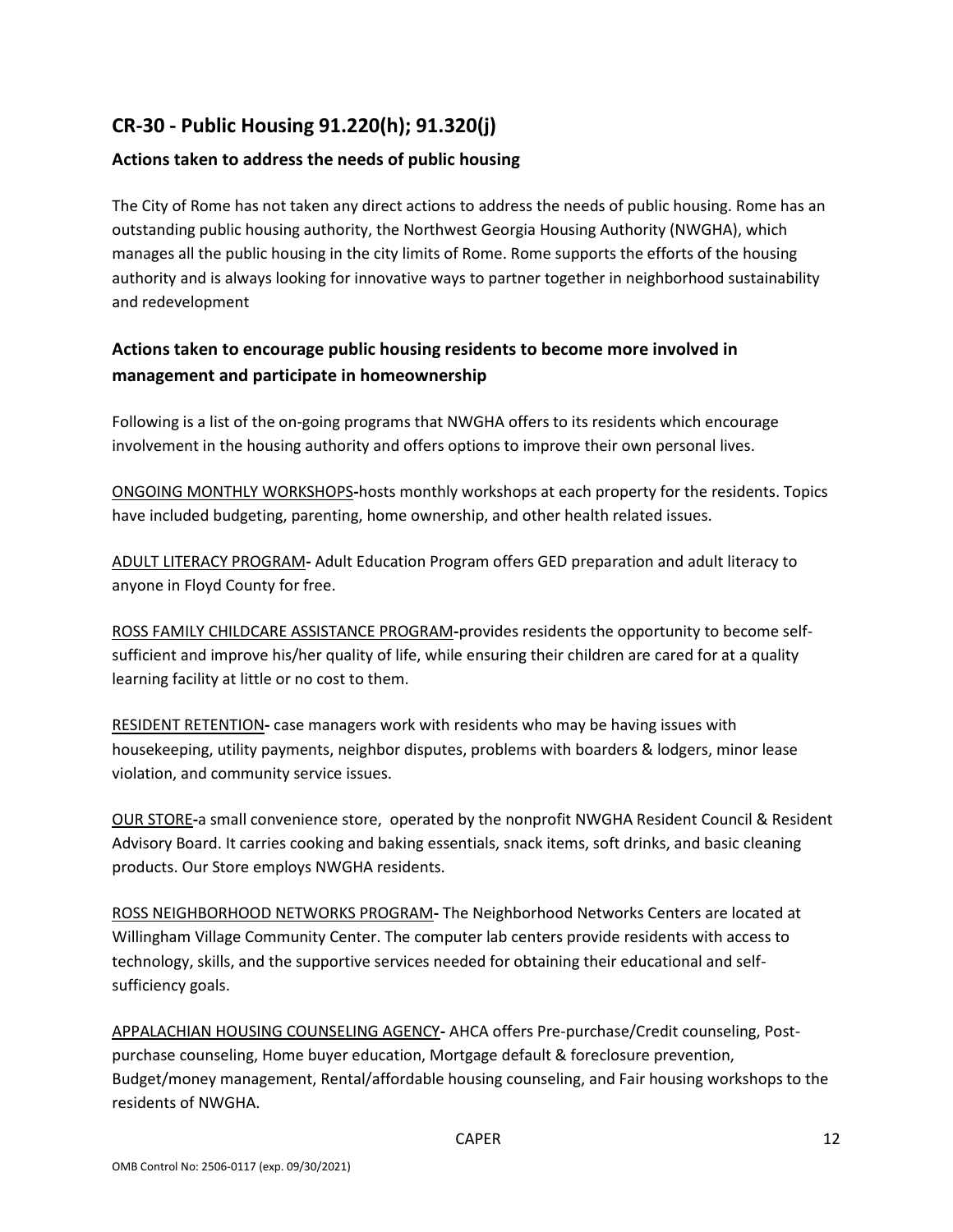HOUSE OF THE CHILDREN ACADEMY**-** House of the Children is a non-profit licensed daycare and learning center located within one of Rome's largest public housing communities, John Graham Homes. The Center was originally established as a state licensed daycare facility in 2001, and was created to assist low-income families in their efforts to become self-sufficient. HCA transitioned to a Montessori-based early learning center in 2010. It is the mission of the House of the Children Academy to provide a nurturing, safe and caring environment in which the program participants will learn and grow developmentally, fostered by a trained and loving staff.

ROSS Family & Elderly Coordinators**-** assist residents in becoming self-sufficient, maintaining their wellbeing and independent living, and improving their overall quality of life.

Family Self-Sufficiency (FSS) Program**-** a voluntary program offered to residents of Public Housing and Housing Choice Voucher Program (Section 8). The FSS program will assist in providing the resources and referrals to residents in their efforts to become self-sufficient, obtain & maintain employment, and improve their overall quality of life.

#### **Actions taken to provide assistance to troubled PHAs**

No actions were taken. NWGHA is not a troubled public housing authority.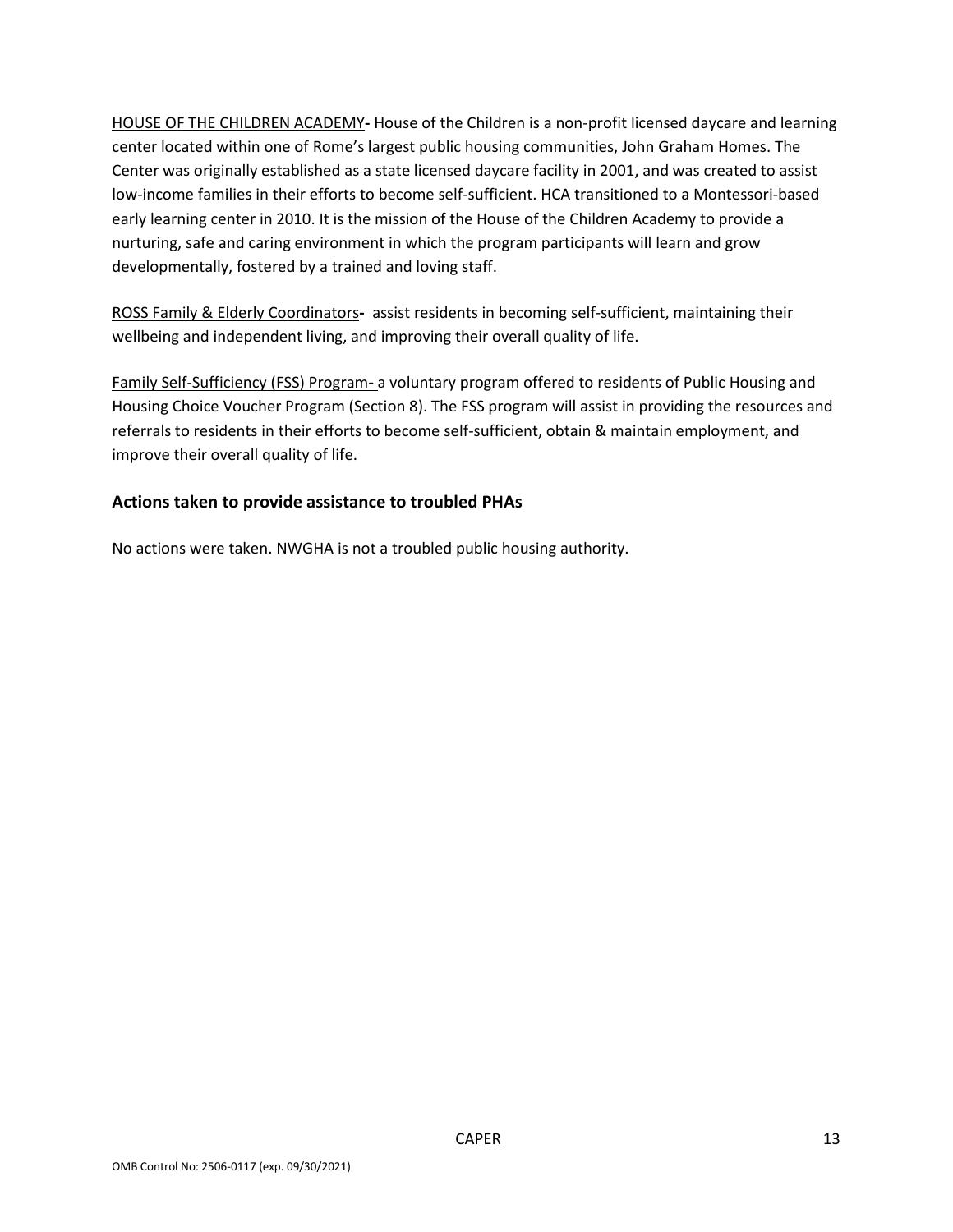# **CR-35 - Other Actions 91.220(j)-(k); 91.320(i)-(j)**

**Actions taken to remove or ameliorate the negative effects of public policies that serve as barriers to affordable housing such as land use controls, tax policies affecting land, zoning ordinances, building codes, fees and charges, growth limitations, and policies affecting the return on residential investment. 91.220 (j); 91.320 (i)**

The City of Rome is always reviewing the Unified Land Development Code (ULDC) to see if it meets development trends and the needs of the community, as expressed by both private and public agencies. While siting of personal care homes has not been a problem for our community, we are certainly aware that it has been for some communities. We will continue to monitor conditions within our community, and will take action to proposed ULDC amendments as needed. The Rome/Floyd Planning Commission meets on a monthly basis and all meetings are open to the public. The public is always notified of the meetings in advance and encouraged to attend and participate.

#### **Actions taken to address obstacles to meeting underserved needs. 91.220(k); 91.320(j)**

The City of Rome focused its efforts in 2020 to replace sidewalks that had fallen into disrepair and were a danger to pedestrian traffic in low income census tract 16 of Rome; expanding the Housing Rehabilitation Program and assisting low income homeowners with much needed repairs to their homes. New efforts were also focused on assisting Small Businesses in Rome that were in danger of closing due to the public safety measures and stay at home orders issued due to COVID-19.

#### **Actions taken to reduce lead-based paint hazards. 91.220(k); 91.320(j)**

James Martin, Rome/Floyd Building Official, attended training and became a certified Lead Based Paint Risk Assessor early in 2011, and was re-certified in 2020 along with another Building Inspector, Joey Norton. Having an on staff personnel allows the City of Rome to provide all testing and clearance for the housing rehabilitation programs. This has greatly reduced the expenses being incurred with an outside lead based paint consultant. This has also increased the staff's general knowledge of the lead based paint process and made the housing programs run more efficiently. Lead based paint regulations are stricktly adheared to in the housing rehabilitation program as the majority of the homes assisted are pre-1978.

#### **Actions taken to reduce the number of poverty-level families. 91.220(k); 91.320(j)**

Taking into consideration factors over which the City has control and using its limited CDBG funds for public facility improvements, housing rehabilitation and Economic Development activities, the City did not establish an antipoverty strategy in 2020 and does not anticipate doing so for the period of the current 2019-2023 Consolidated Plan.

#### **Actions taken to develop institutional structure. 91.220(k); 91.320(j)**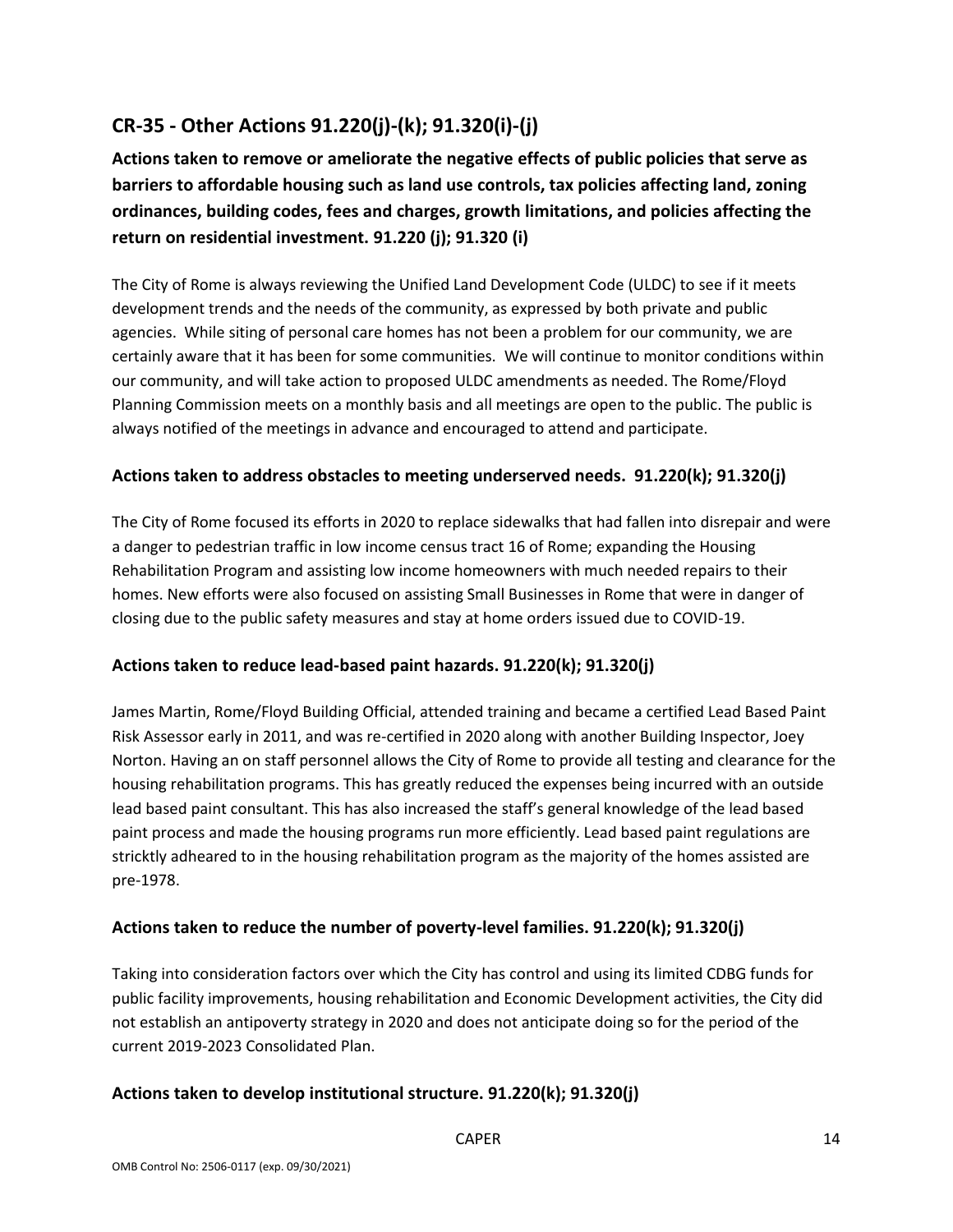The City of Rome Community Development Department has encouraged partnerships with many service agencies as well as with Floyd County Government, Northwest Georgia Regional Commission and the State of Georgia (particularly the Department of Community Affairs and the Department of Transportation). This Institutional Structure has served the City well and continues to do so. The City continues to work closely with these partners and communicates with them on a regular basis. There are no gaps at this time.

# **Actions taken to enhance coordination between public and private housing and social service agencies. 91.220(k); 91.320(j)**

No specific actions were taken by the City.

# **Identify actions taken to overcome the effects of any impediments identified in the jurisdictions analysis of impediments to fair housing choice. 91.520(a)**

The following actions were taken on by the City of Rome during the CDBG program year 2020. The Northwest GA Housing Authority is an equal partner in local Fair Housing Choice efforts and had their own activities completed that are reported to HUD separately.

GOAL 2- Focus community development activities in disinvested neighborhoods- The City of Rome continues to allocate the majority of CDBG funds to be used in disinvested neighborhoods through the sidewalk improvement programs and housing rehabilitation program for owner occupied housing.

GOAL 3- Support new construction of affordable housing in high opportunity areas- The City of Rome in partnership with developing partner, South Rome Redevelopment Corporation, constructed two new single family affordable houses in a desirable area near the new Anna K. Davie Elementary School in South Rome. The homes were constructed in 2020 and will be sold in 2021. The funds used for construction were HOME funds issued to the City of Rome through a competitive grant cycle from the GA Department of Community Affairs.

GOAL 4- Increase accessible housing options for people with disabilities- The City of Rome continued to improve and replace outdated sidewalks in low income neighborhoods and brought all the accessible points up to current ADA standards.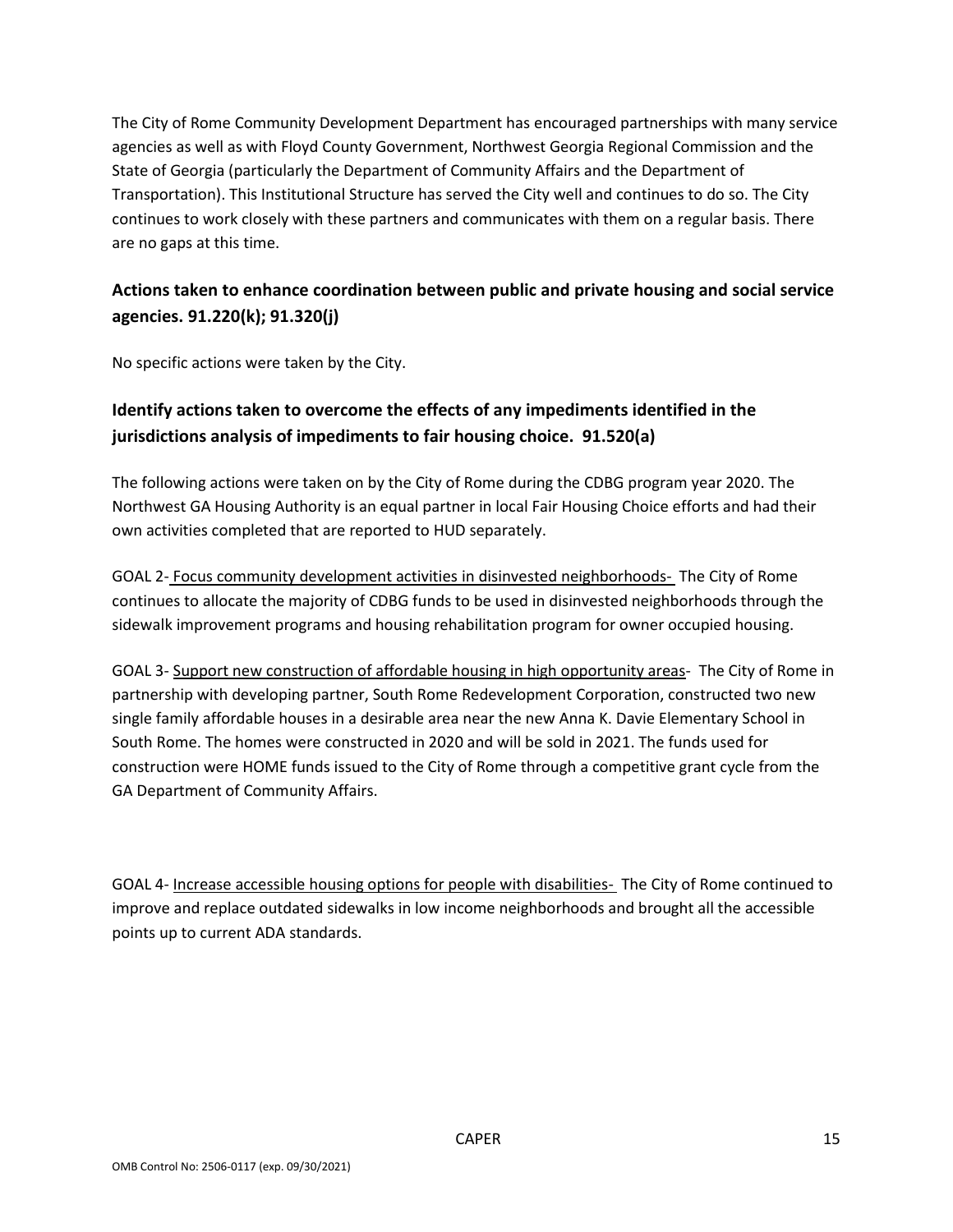# **CR-40 - Monitoring 91.220 and 91.230**

**Describe the standards and procedures used to monitor activities carried out in furtherance of the plan and used to ensure long-term compliance with requirements of the programs involved, including minority business outreach and the comprehensive planning requirements**

2020 was the 17th year of the City's participation in the CDBG Entitlement program. The City continues to monitor its CDBG program regularly throughout the program year, and staff regularly updates the City Manager's Office, the Rome City Commission (through the Community Development Services Committee monthly meeting), and other departments involved in the administration of on-going activities.

In 2020, staff continued to review procedures for record-keeping, procurement, contracting and other processes in anticipation of future HUD monitoring reviews. Particular emphasis was placed on using HUD's established monitoring checklists, where they exist, to structure the City CDBG Program records. These documents, as well as policies and procedures for managing the program, are available in the City's CDBG Program Policies and Procedures manual.

#### **Citizen Participation Plan 91.105(d); 91.115(d)**

# **Describe the efforts to provide citizens with reasonable notice and an opportunity to comment on performance reports**.

All the CDBG Entitlement documents (Consolidated Plan, Action Plan and CAPER) are published and accessible through the City of Rome website. The City uses its official news organ, the Rome News Tribune, to notify the public of meetings, hearings, etc. The news media is also notified of these events via an email distribution list.

A draft of the PY2020 CAPER was made available for public comment for a 15-day period that commenced on April 12, 2021- April 26, 2021. Opportunity to comment was advertised in English with a statement in Spanish to contact our office if more information was needed in the Rome News Tribune. The CAPER was also posted on the Rome/Floyd County joint website www.romefloyd.com/departments/community-development. A public hearing was held on Thursday, April 15, 2021 to review the accomplishments with the public and to also garner input into the 2021 CDBG Action Plan.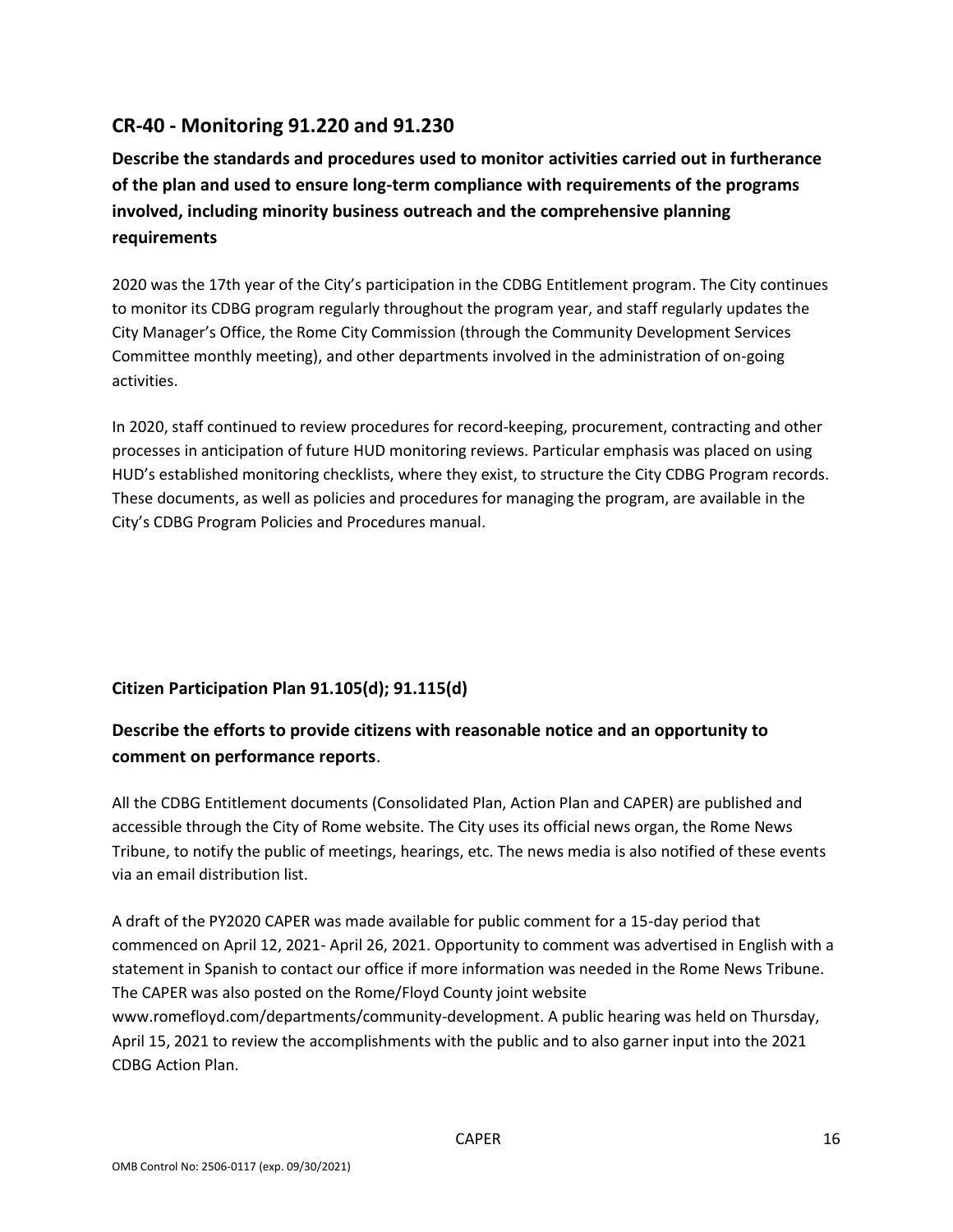# **CR-45 - CDBG 91.520(c)**

**Specify the nature of, and reasons for, any changes in the jurisdiction's program objectives and indications of how the jurisdiction would change its programs as a result of its experiences.**

**Does this Jurisdiction have any open Brownfields Economic Development Initiative (BEDI) grants?**

No

**[BEDI grantees] Describe accomplishments and program outcomes during the last year.**